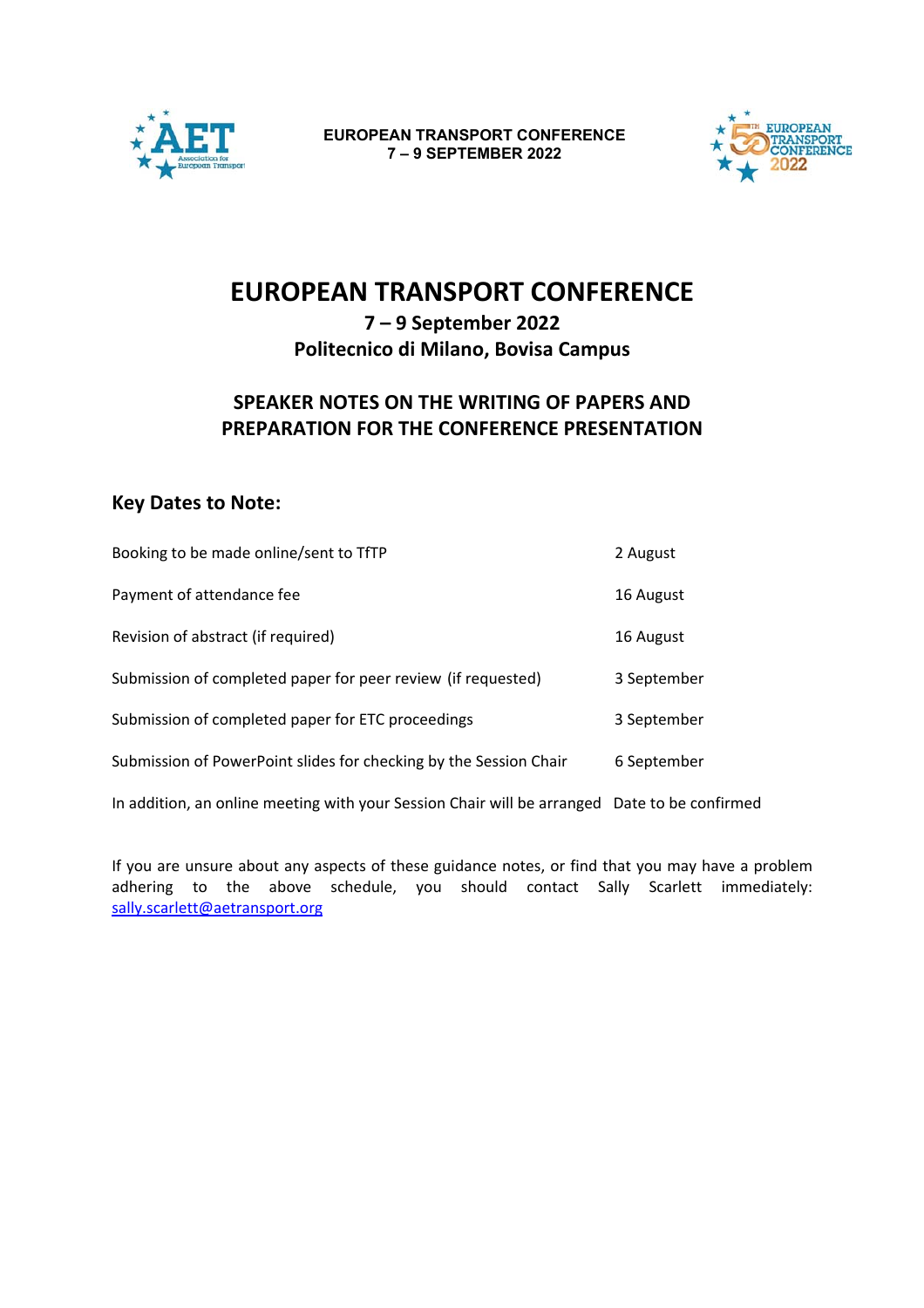



## **Abstract**

Please note that abstracts will be available to delegates on the AET website from the beginning of September. If, however, your paper has significantly changed from the abstract submitted in February, you may submit a revised abstract but please do so by 16 August and inform Sally Scarlett that you have made a change.

To revise your abstract, access your AET account and follow the instructions to update your abstract: www.aetransport.org

## **Preparation of Papers**

This document is designed to give guidance to speakers at the Conference in the preparation of papers.

Registered delegates will be able to download the conference papers from the AET website before the Conference.

After the Conference, papers will be available on the website: www.aetransport.org Those papers which have been peer reviewed will be submitted to specialist journals and published online at a later date.

### **Paper Instructions**

Speakers are responsible for uploading their own papers to the website. Details of how to do this are set out later in this text.

**File Size** 

There is a limit to the file size of each paper at **20mb.** 

**Word length** 

There is no maximum word length, but authors are advised that the equivalent of 10 printed pages is a reasonable length for a paper. Remember that delegates will want to read the paper and may be deterred if they are too long.

**Content**

Papers should include a reasonably detailed introduction explaining the background to the work as well as the administrative and technical framework. Participation in the Conference is international, and a multi‐national audience will not necessarily be familiar with the government or local authority structure and procedures in your country. For similar reasons, abbreviations should be explained or avoided.

Authors are also asked to put their paper into a policy context and to highlight outcomes.

#### **Spelling and Grammar**

The author is responsible for checking the spelling and grammar of the paper.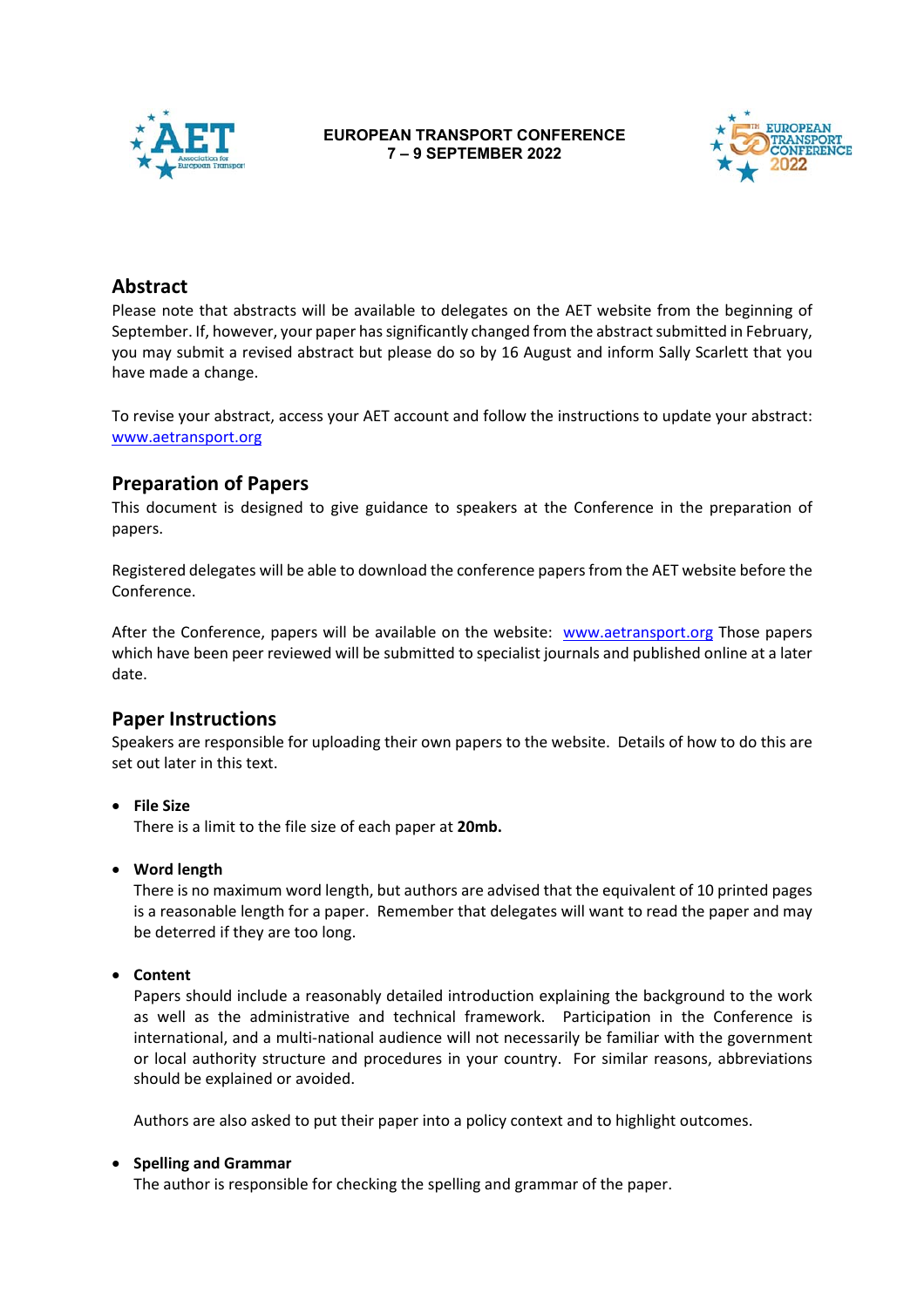



#### **Copyright**

The author must assume full responsibility for securing any necessary clearance for publication and permission from holders of copyrights on materials involved in the paper, before its submission.

Please add a footer to your paper which reads:

#### *© AET 2022 and contributors*

- **ISSN**  The conference proceedings will carry the number: **ISSN 2313-1853**
- **Format**

The final version of the paper can be in MS Word or PDF

### **Uploading your Completed Paper and Amending your Abstract**

The paper must be uploaded to the AET website. Your abstract can be revised using the same procedure.

- Go to: www.aetransport.org
- Sign into your account. If you have forgotten your user name or password, follow the instructions.
- Click on "your abstracts". A list of all your accepted abstracts will appear. There is a "view" button. Click on this and you can then edit your abstract
- Then, to upload your paper, click on the "add documents" button and upload from your computer

### **Authors wishing to have their paper submitted to the peer‐review panel**

From 2013, peer review of the papers presented at the conference has been introduced. A number of selected papers will be published in specialist journals and/or will be included in the ETC selected proceedings.

**Authors who want to have paper reviewed and want to participate in the selection, have to send their paper to session chairs and to António Lobo of the University of Porto** (lobo@fe.up.pt) **before the deadline of 3 September. Sally Scarlett would also like to be copied in when papers are sent for peer‐review (sally.scarlett@aetransport.org)** 

The review process takes some time and authors will be informed of progress.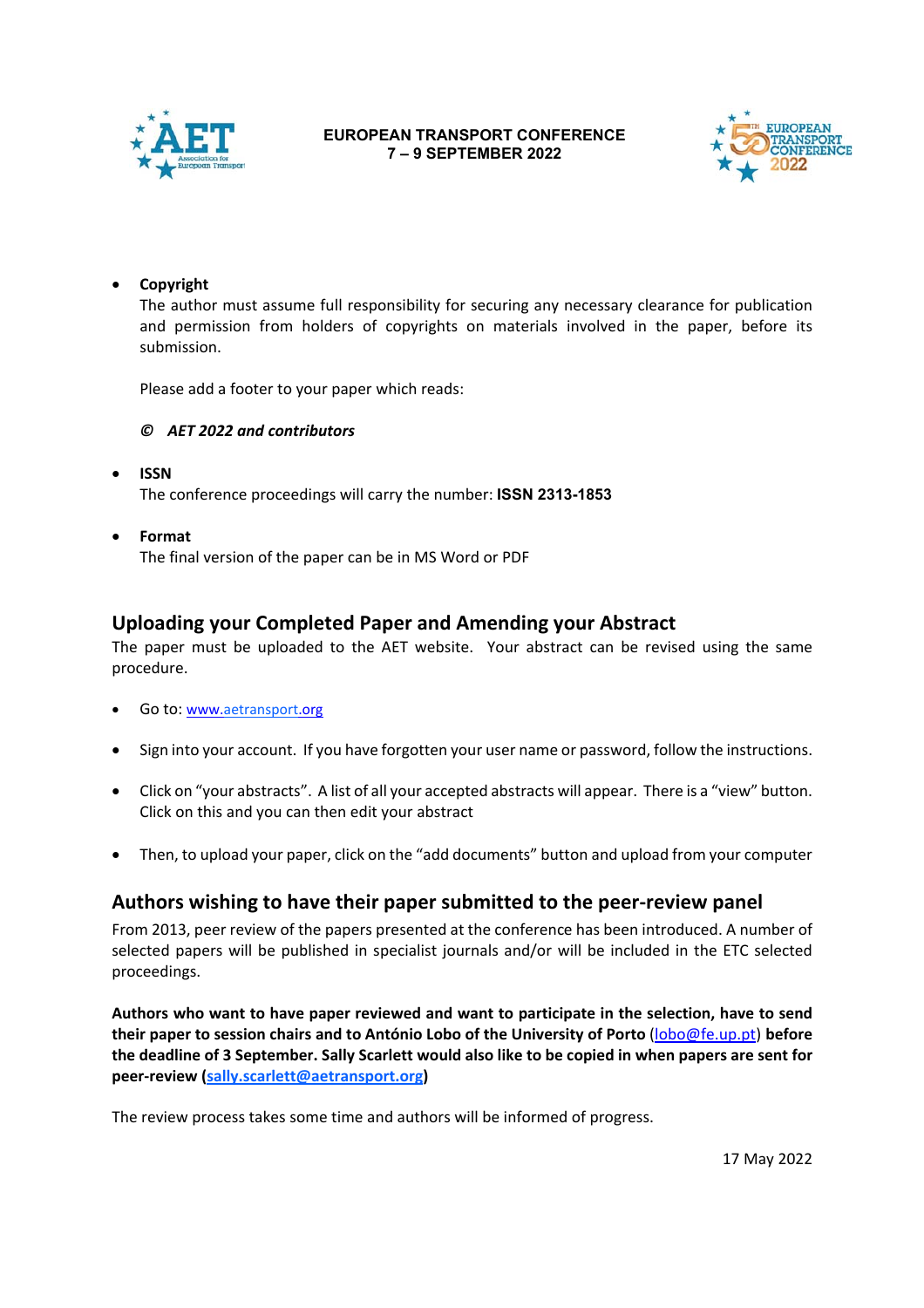



## **Style – a sample paper is available on the web‐site**

All papers must use the following format:

## **TITLE OF PAPER, UPPER CASE, CENTRED, BOLD**

Author's Name, Centred, Second Line Below Author's Organisation, Centred, Directly Below Second Author, Centred, Directly Below Second Author's Organisation, Centred Further authors in the same format

## **1. MAIN HEADING, UPPER CASE, BOLD, ON THE THIRD LINE BELOW, ON THE LEFT MARGIN**

The first line of text should commence on the second line below the heading, or on the third line below the last author's affiliation, if there is no heading. The text should be single-spaced and commence exactly on the left hand margin.

In cases where there are two or more authors with the same affiliation, their names should appear together, with the affiliation directly below.

### **1.1 Sub-heading, Mixed Upper and Lower case, bold, on the left margin**

Margin widths should be 3.17cm in from each side of the page and 2.54cm from the top and bottom. The text should be justified and single spaced. This is the standard Word set up.

**Page numbers should be used.** Paragraphs should not be indented. Only main headings and sub-headings should be numbered. We recommend that authors use *italics* rather than underlining to emphasise concepts.

The font should be Arial, size 12. Do not use a different font for the headings.

All notes should be included at the back of the paper on a separate sheet and will be printed under a **"Notes"** heading at the end of your paper. Speakers are therefore asked not to use the MS Word automatic notes system. Insert the reference number of each note in the main body of the text in a superscript format, size 9.

Notes should be done like this  $1$  and like this  $2$ 

<sup>1</sup>The text of the notes should go on a separate sheet but in this format, for printing at the end of the text.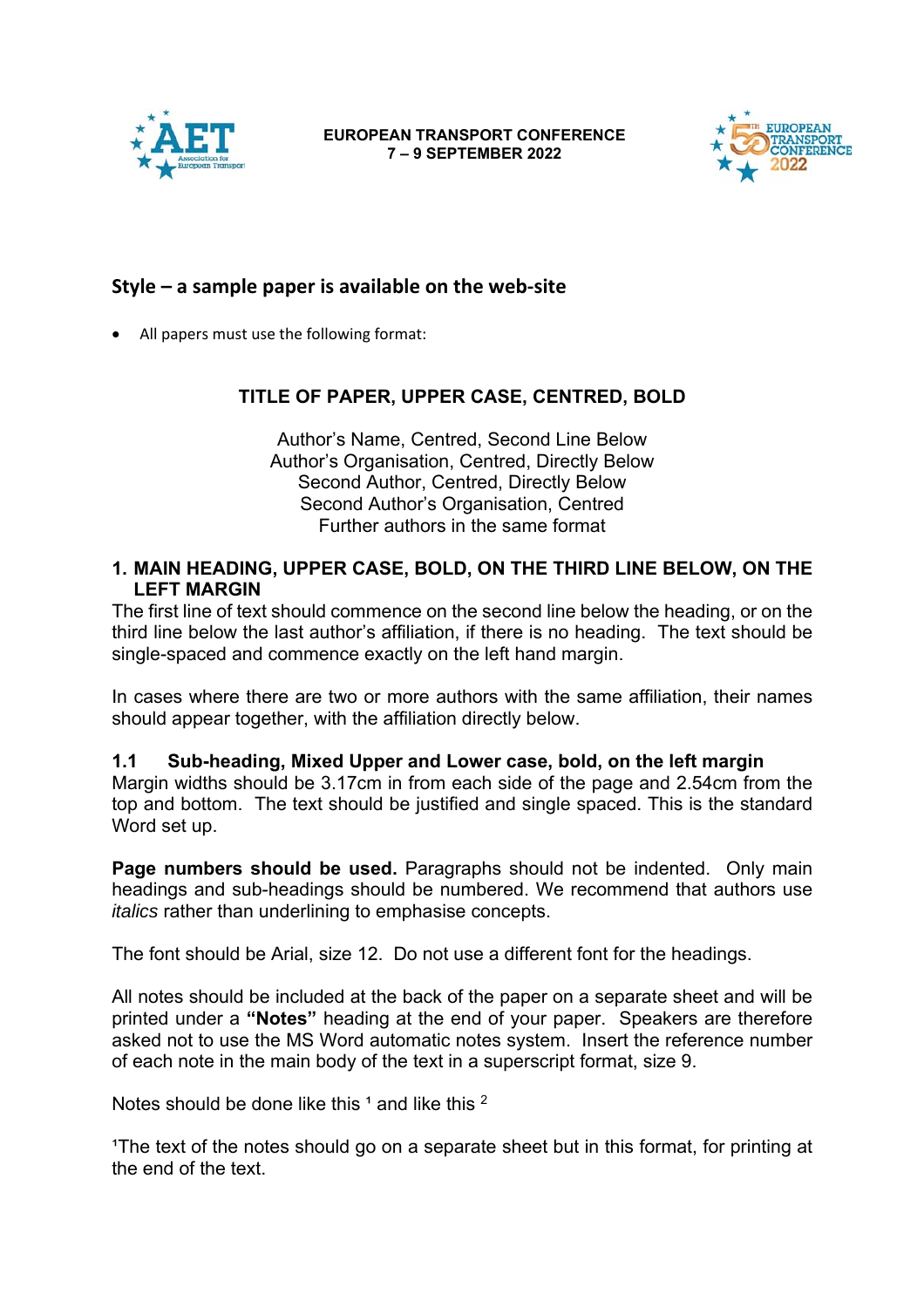



2 No line space between notes.

#### *© AET 2022 and contributors*

It is very important that you follow these guidelines very closely.

Should you have any problems in meeting the requirements please let Sally Scarlett know *as soon as possible,* in order that alternative arrangements may be made.

### **Appendices**

Speakers are asked to avoid the use of appendices and to include pertinent material in the paper itself. If necessary, a note should be included that background material, such as derivation of formula, specifications or survey forms, is available from the author, or in another report, which should be cited in the references.

### **Bibliography**

The bibliography should be included in the same file as the paper, at the end of the text. Each entry will have the surname of the author first, followed by a comma, the initials, the year of publication in parenthesis, the title of the book in italics, a comma, the publisher, a comma and the place of publication. If the publication has no author, the title in italics will be first.

For articles within journals or other publications, the title of the work will not be in italics, while the title of the book or journal will be in italics. For journals, the place of publication and the publisher are replaced by the number of the volume in bold, followed by the number of the issue in parenthesis and the page numbers.

All entries should be arranged in alphabetical order. This is an example of how to do the bibliography:

#### **BIBLIOGRAPHY**

Adams D., Larkham P. J., (Re)planning the Metropolis: Process and product in the Post-War London, University of Westminster, 2010

Angelier JP, Économie des industries de réseaux, Grenoble, Presses Universitaires de Grenoble, 2007

Carrignon D., Gouvernance et démarches de conception des reseaux routiers urbains – Les exemples de Paris et Londres, HAL CCSD, 2015